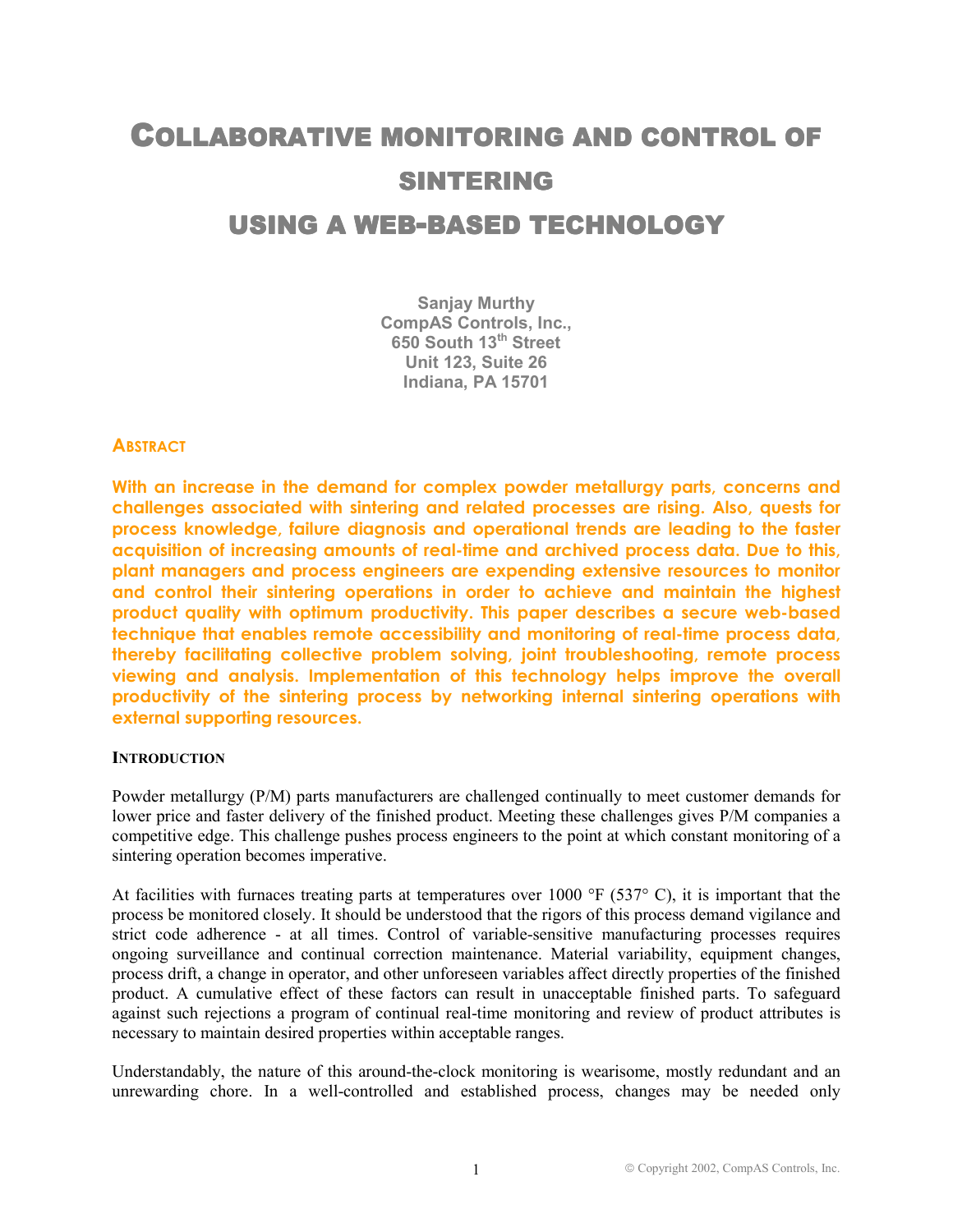infrequently. Most of the time the monitoring activity indicates that no corrective action is required, adding no significant value. Historically, it is evident that most statistical process control tools have failed due to this reason but there is one clear truth: however distasteful the nature of the work, remains a necessity.

An automated monitoring system with readily accessible data and having no geographical limitations presents intriguing prospects to ease this otherwise intimidating task. Ideally, such a system should constantly, and consistently, track process parameters and determine the changes required. To further the concept, it should extend to calculating changes recommended and evaluating the effect of such changes. Personal action by the process manager would be required only when the surveillance system indicated the need for attention.

The scope of this system can be extended to remote control, however this study is confined to the monitoring component of the system. This paper will review the concept of a secure web-based technique that enables remote accessibility and monitoring of real-time process data, thereby facilitating collective problem solving, joint troubleshooting, remote process viewing and analysis.

## **PROCESS/APPLICATION CHALLENGES AND OBJECTIVES**

Sintering is a complex process in the production of (P/M) parts. Important part properties such as density, hardness and strength change during the sintering process. Since the final mechanical properties of the part are direct functions of the heating environment in the sintering furnace, monitoring and controlling these parameters are important and essential.

The internet system has been implemented at Allegheny Powder Metallurgy, Inc., (APM) at Falls Creek, PA and at other sintering facilities. At APM, one of the primary challenges is to achieve acceptable quality of the parts to be sintered. Making sure the parts are delubed adequately before sintering is a critical issue. Another challenge is to determine the appropriate belt speed for the part to insure adequate time at temperature. At APM, to avoid fine-tuning of belt speeds and to monitor closely the parts being processed (given their various dimensions and shapes), the favored processing procedure is to set the belt speed at 6 inches/minute. This results in some parts being processed satisfactorily while others are over processed, meaning the process is not optimized, leading to a loss in productivity and increased energy consumption.

**Other critical issues:** Thermocouples and heating elements often fail without any warning. For a parts manufacturer this translates into hours and in some cases days of lost production. While heating element failures are inevitable, the ability to predict them ahead of time, and to detect the problem as it occurs, gives ample opportunity to accommodate any changes in the production schedule.

Another critical factor in the efficient performance and functioning of a furnace is fine-tuning of the Proportional, Integral and Derivative (PID) parameters within the temperature controllers. The objective of good temperature control is to attain a steady state condition. This is accomplished by setting correctly the PID parameters in the controllers. At APM, the PID settings in one of the zone controllers were not set correctly resulting in fluctuations in zone temperature. Due to this phenomenon, a steady-state temperature was never attained and the parts did not see a constant temperature. This situation affects adversely both the delubing and sintering processes and must be prevented in achieving quality parts. It also wastes energy and reduces the life of both globar and muffle.

# **Proposed Solution and Its Functionality**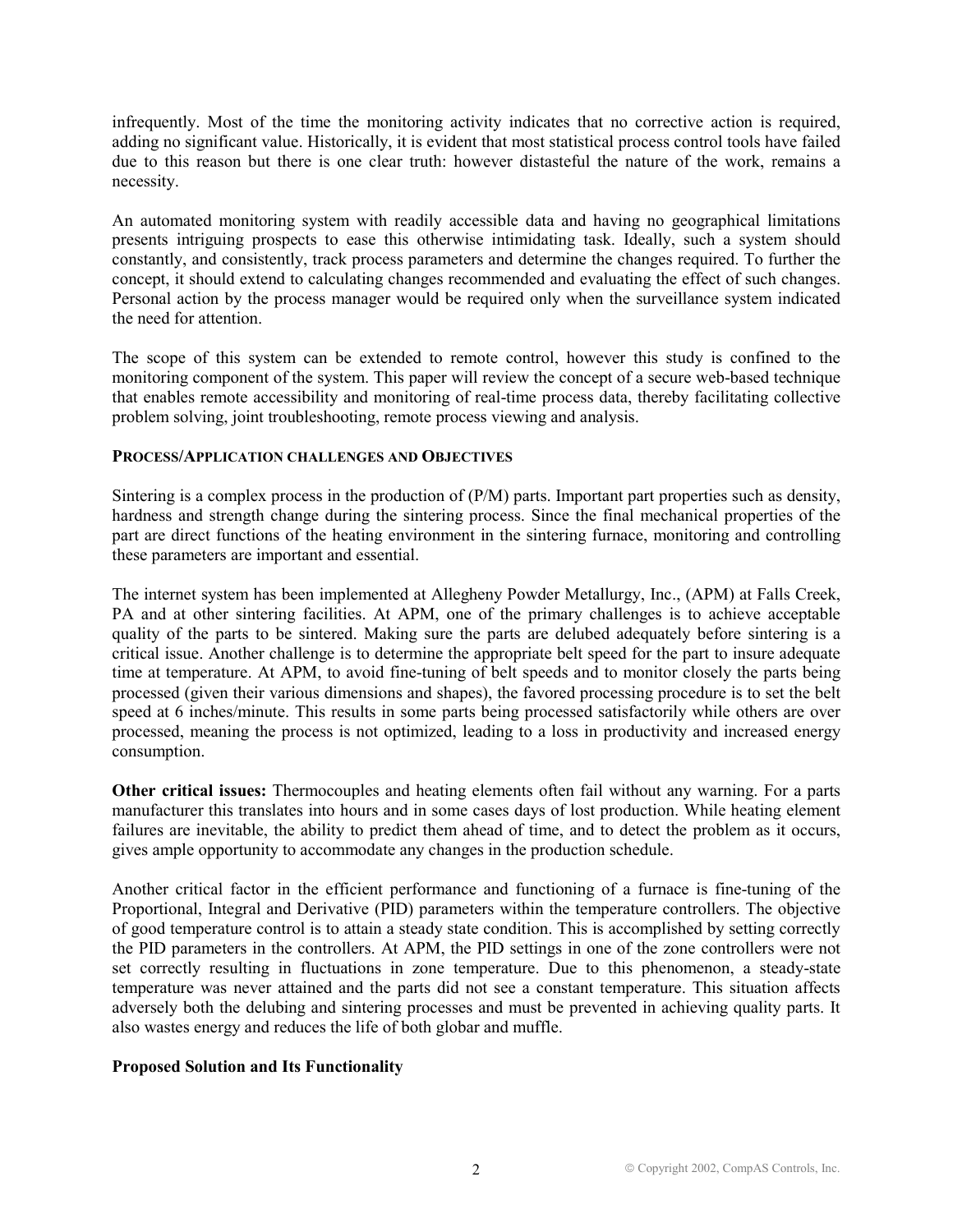**Solution: -** To monitor closely and remotely, the sintering process internally from the office of a process engineer a web application system has been installed at APM. The system was installed with the objective of monitoring closely:

- □ Sintering time and temperature
- □ Completion of delube process
- □ Incipient failure of heating elements (Globar) and thermocouples.
- Display alarms for PID tuning.

**Internet Application:** The internet is playing a major role in shaping the future of worldwide manufacturing businesses, such as petroleum, metals, pulp and paper, and the glass industries, which recognize the value of automated data acquisition. Similarly, we have observed that several P/M facilities have adopted applications such as PCAnywhere and other similar software systems, which allow for remote access. The internet has taken this to the next level enabling the sharing of plant floor data across various divisions to improve and streamline processes, and implement uniform operations.



*Figure 1. Web application architecture provides remote user with viewing access to furnace process data.* 

Web Application and Its Functionality: eProcessView is a web application that provides remote users with viewing (read-only) access to process data using any standard web-enabled computer. It connects the factory floor to the world and brings the power of remote diagnostics and collective troubleshooting to the heat treating industry.

eProcessView integrates seamlessly with existing Supervisory Control and Data Acquisition (SCADA) systems and transfers process and product data from the SCADA system to a central server. An authorized user can view the process live from any location, on a standard web browser (Figure 1).

Before continuing it is important to understand the functionality of the software system used in this study.

**System Communication:** The SCADA system is PC-based software that communicates directly to the furnace controllers to facilitate optimum furnace operation. The system resides on a standard PC running Windows-based operating system such as a Microsoft Windows NT 4.0 Workstation (preferably) or higher. As shown in Figure 2, the computer is connected to Level 1 controlling, and monitoring devices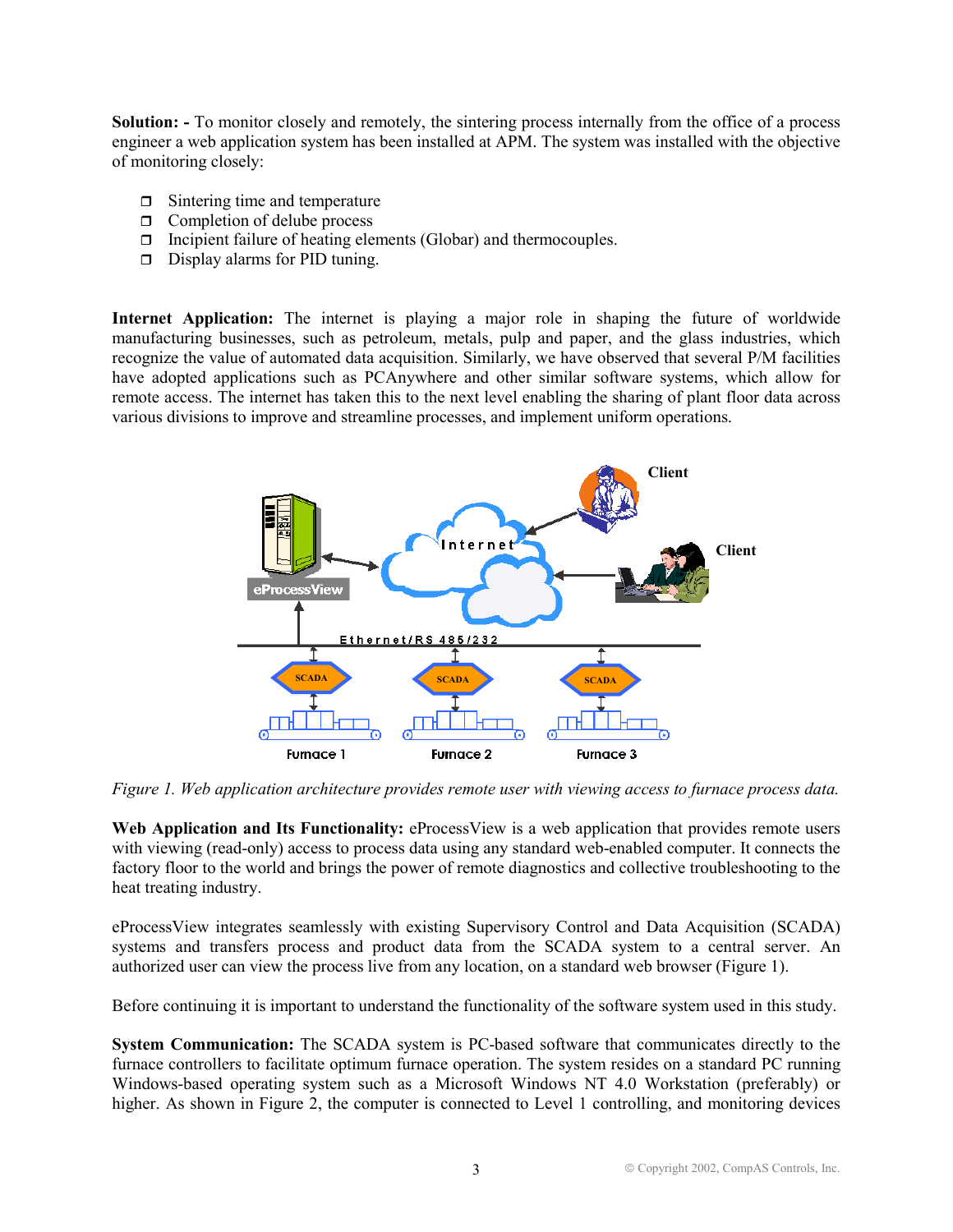such as single loop controllers (SLCs), programmable logic controllers (PLCs), belt-speed controllers, proximity/motion sensors, and analyzers/monitors (gas) on an operating furnace. The SCADA system can connect to most major brand name controllers and sensors. It does not replace dedicated controllers, instead it augments existing control systems by transferring critical process data (from different controllers and monitors on the furnace) to a centralized system.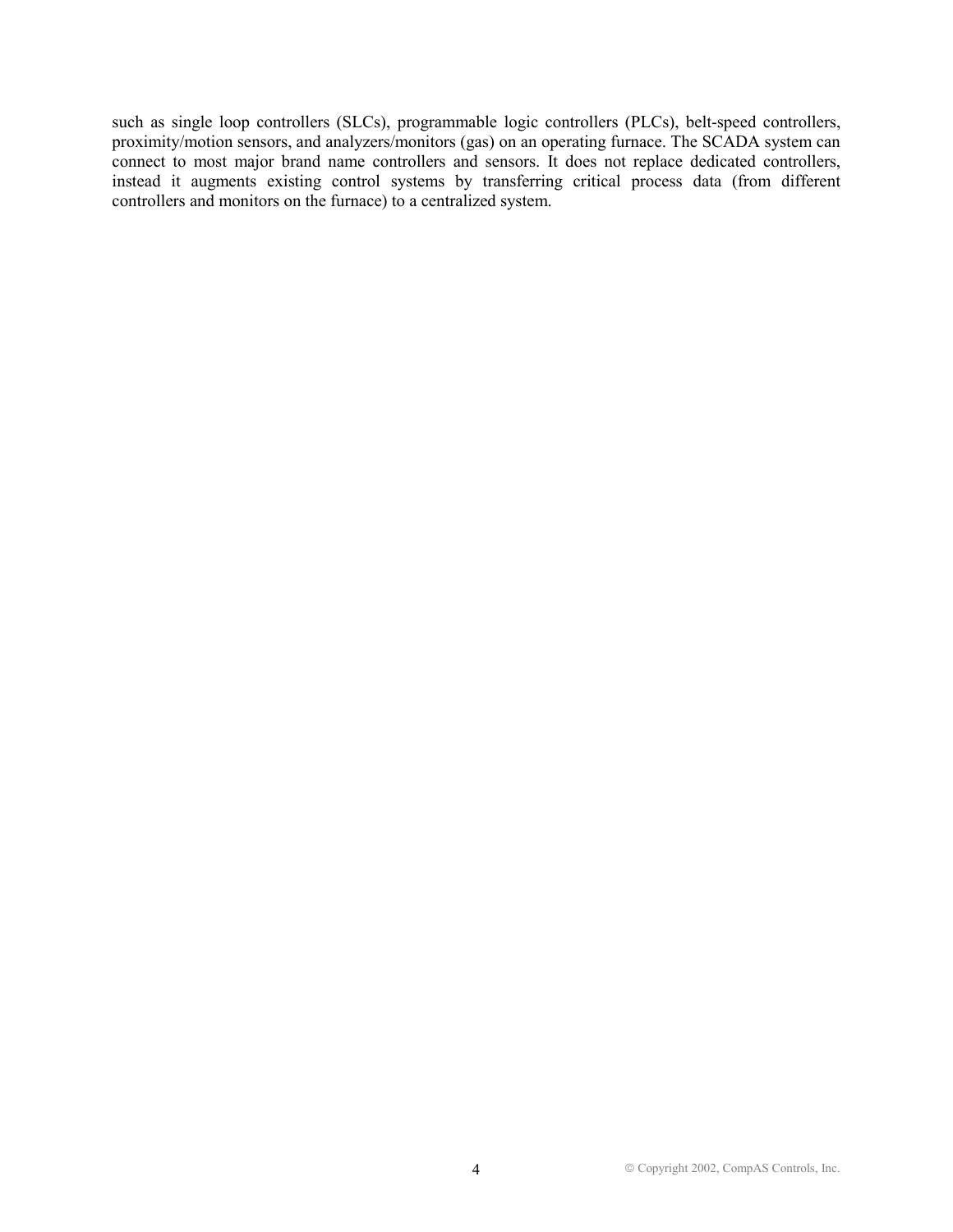

*Figure 2. Schematic of communication for the SCADA system.* 

**Client/Server Architecture:** The SCADA software design is based on a client/server architecture. The client makes a service request, and the server performs the computing to fulfill the request. This architecture reduces network traffic by providing a query response rather than total file transfer. It improves multi user updating through a front-end graphical-user-interface to a shared database.

In the system's client/server configuration, the SCADA server (plant floor application) communicates directly with the furnace controllers, and gathers and stores data in the database. A SCADA client (desktop application) makes a request to the server for data from the database and then displays it in a user-friendly graphical user interface. A server can provide data to multiple client computers, which may be located in various geographical locations.

eProcessView requires both the client and the SCADA server to be connected to the internet. While the client can use any type of internet communication structure including a dial up modem, it is preferred that the Server be on a dedicated internet communication structure such as a LAN (local area network), WAN (Wide Area Network) or DSL (Digital Subscriber Line). Also the client PC must be equipped with a standard web browser such as Microsoft's internet Explorer or Netscape's Navigator, preferably version 4.0 or higher. No other software is required on the client's computer.

Most of the companies support some type of computer network. The system's server is connected to the existing intranet/extranet like any other computer. Once on the network, the server and eProcessView communicate with each other via a port.

A port can be thought of as a "Gateway" or a channel that can be associated with a specific service running on a network Server. Any company subscribing to the eProcessView service provides an available port number on their LAN. The port allocated is used to send data from the plant floor to the eProcessView server. Any type of service request arising from a computer on the network (client) is serviced using the specific port associated with the particular application, in this case eProcessView.

In web application programming, a port is a logical connection. A client's program communicates through this port with a server program in a network using the internet's TCP/IP protocol. Higher-level applications using TCP/IP such as the web protocol, hypertext transfer protocol, have ports with preassigned numbers. These are known as "well-known" ports that have been assigned by the Internet Assigned Numbers Authority (IANA).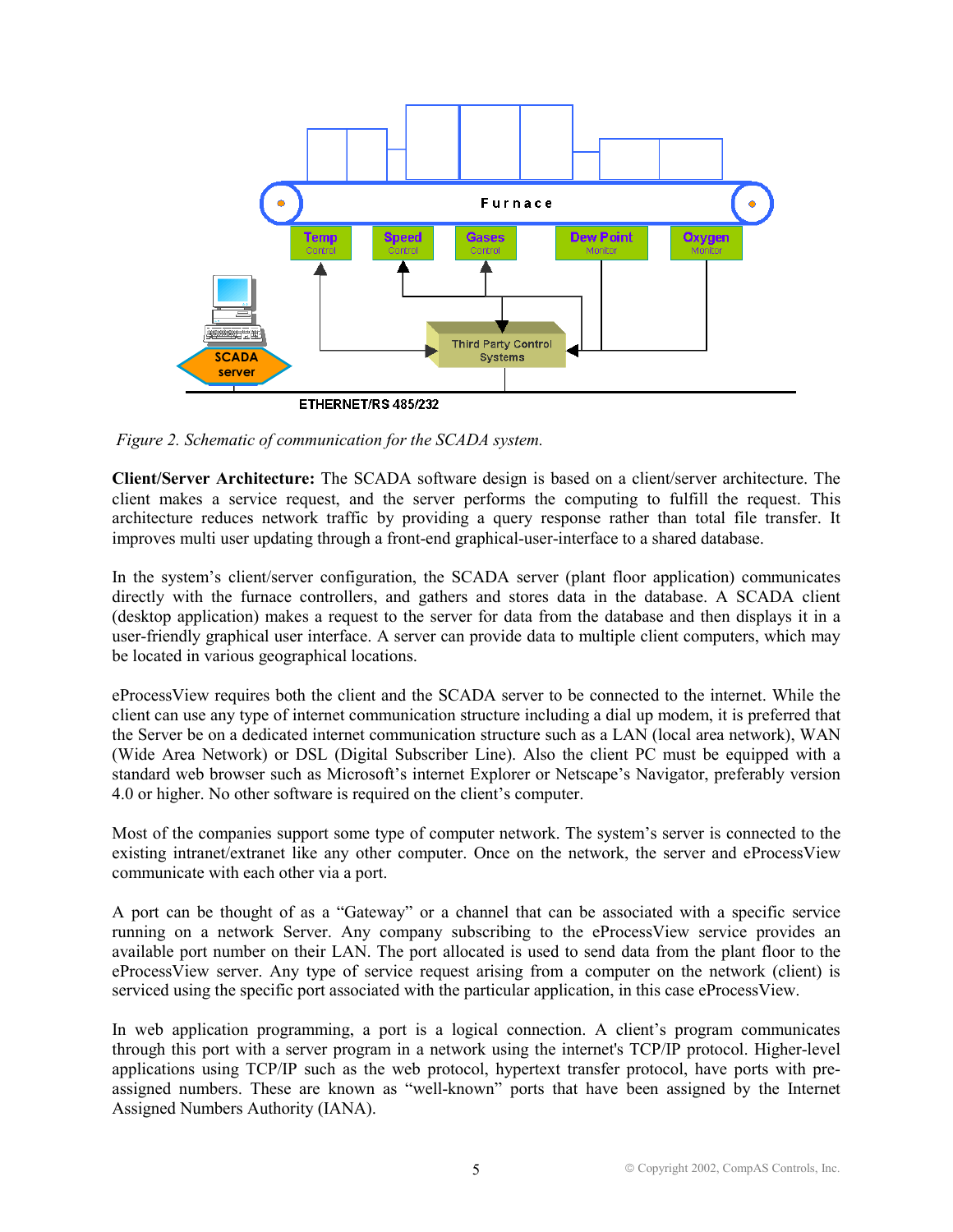Other application processes are given port numbers dynamically for each connection. When a service (server program) is started, it is said to bind to its designated port number. When a client program wants to use the server, it must also request to bind to the designated port number.

Port numbers are from 0 to 65536. Ports 0 to 1024 are reserved for use by certain privileged services. For the HTTP service, port 80 is defined as default and it does not have to be specified in the Uniform Resource Locator (URL).

A user desiring to view the real time process supplies an assigned username and password to gain access to the eProcessView server.

## **Secure Architecture**

Since internet security is of growing concern among users as well as network administrators, all aspects of data security have assumed increasing attention as a result of the internet's open design and increased usage. This web application incorporates several security features to address this issue. The web server sits between the client and the SCADA server on the plant floor, forming a pass that can be closed, should the application detect any foreign intrusion. The system uses proprietary tools coupled with Microsoft Windows NT's security to manage and authenticate users.

The internet technology used in hosting this web site is based on standard TCP/IP protocol. TCP/IP (Transmission Control Protocol/Internet Protocol) is the basic communication language or protocol of the internet. It can also be used as a communications protocol in a private network (either an intranet or an extranet). When set up with direct access to the internet, the computer is given a copy of the TCP/IP program.

TCP/IP uses the client/server model of communication in which a computer user (client) makes a request and is provided a service (such as sending a web page) by another computer (server) in the network. TCP/IP communication is primarily point-to-point, meaning each communication is from one point (or host computer) in the network to another point or host computer.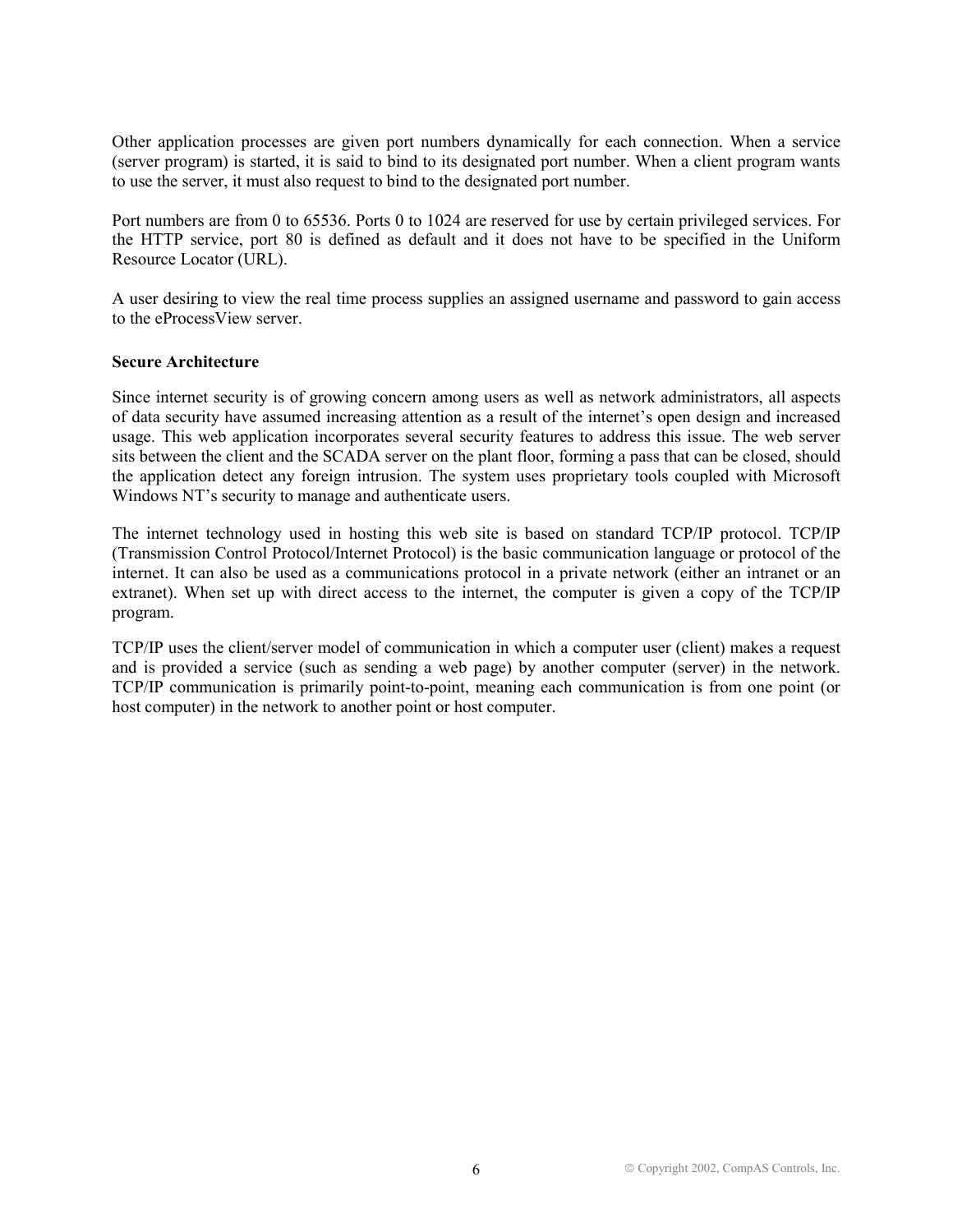# **System Implementation**

The web system installed on the furnace at APM has nine process zones as shown in Figure 3. Three preheat zones (delube), three high-heat (sintering) zones, and three cooling zones constitute these nine zones. The dimensions of the zones are listed in Table 1.



*Figure 3: Furnace-schematic* 

*Table I: Dimensions of Furnace* 

| Zone type | <b>Zone Length</b> |  |  |  |  |
|-----------|--------------------|--|--|--|--|
| Delube    | 168 inches         |  |  |  |  |
| Sintering | 168 inches         |  |  |  |  |
| Cooling   | 288 inches         |  |  |  |  |

The LINEMOD<sup>1</sup> SCADA system monitors critical part parameters such as the delube temperature and the sintering time at temperature, as parts of different shapes and dimensions are being processed.

The web application eProcessView has two main screens:

 $\Box$ Thermal Profile View

 $\overline{a}$ 

□ Monitoring and Diagnostics View

The thermal profile view screen is a window to the process. By looking at this screen the viewer can tell what is going on inside the parts. The monitoring and diagnostics screen allows the viewer to see the status of the heating zones along with the alarm conditions indicating any impending failures. Details are discussed in subsequent sections, with two examples.

<sup>&</sup>lt;sup>1</sup> LINEMOD is a SCADA system marketed by CompAS Controls, Inc.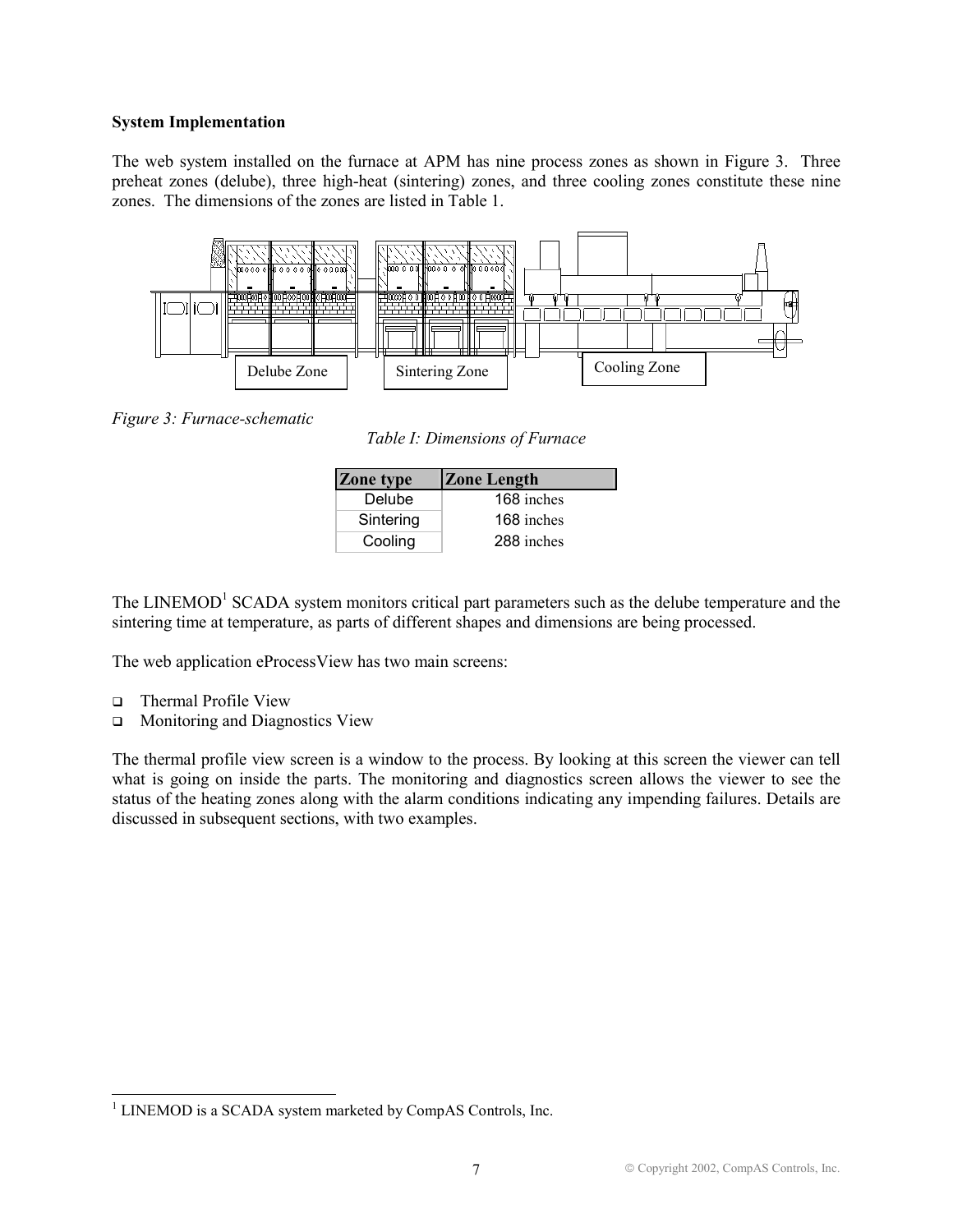## **Process Analysis and Diagnostics:**

The screen in Figure 4 shows the muffle temperature and average part temperature along the furnace length. Here a flange shaped part having the dimensions and properties listed in Table II is undergoing sintering.



*Figure 4: Thermal profile of furnace and flange shaped part.* 

The screen display includes the furnace temperature profile, which is delineated with a **blue** line while the part temperature is shown with a **red** dotted line. The "**x**" marks indicate the temperature in the preheat and high heat zones, which are labeled DZ1, DZ2 and DZ3 for the three delube zones. The high heat zones are labeled SZ1, SZ2 and SZ3, corresponding to the three sintering zones. The cooling zones are labeled CZ1, CZ2 and CZ3.

*Table II: Part Dimensions and Material Properties. All dimensions are in inches.*

| ID                      | OD             | <b>FLANGE</b><br><u>OD</u> | <b>BODY OD</b>        | <b>OAL</b>            | <b>SMALL FLANGE</b><br><b>THICKNESS</b>                          |                                      | <b>FLANGE</b><br><b>THICKNESS</b> |
|-------------------------|----------------|----------------------------|-----------------------|-----------------------|------------------------------------------------------------------|--------------------------------------|-----------------------------------|
| 0.4685<br>0.4715        | 3.515<br>3.526 | 3.495<br>3.505             | <u>1.758</u><br>1.767 | <u>1.438</u><br>1.453 | 0.715<br>0.725                                                   |                                      | 0.575<br>0.585                    |
| <b>MATERIAL: F-0008</b> |                |                            |                       |                       | <b>DENSITY:</b> $6.85 / 6.95$ g/cm3 <b>VOLUME:</b> $104.52$ g/cc | WEIGHT / piece:<br>720.0 / 726.0 ams |                                   |

The horizontal **orange** line is the target sintering temperature, which is usually set to 1950º F (1065º C). Time at temperature  $(t@T)$  is defined as the time spent by the part above the target sintering temperature, which is usually considered to be 20 min. Compared to the target, the actual sintering t@T is 12.7 min.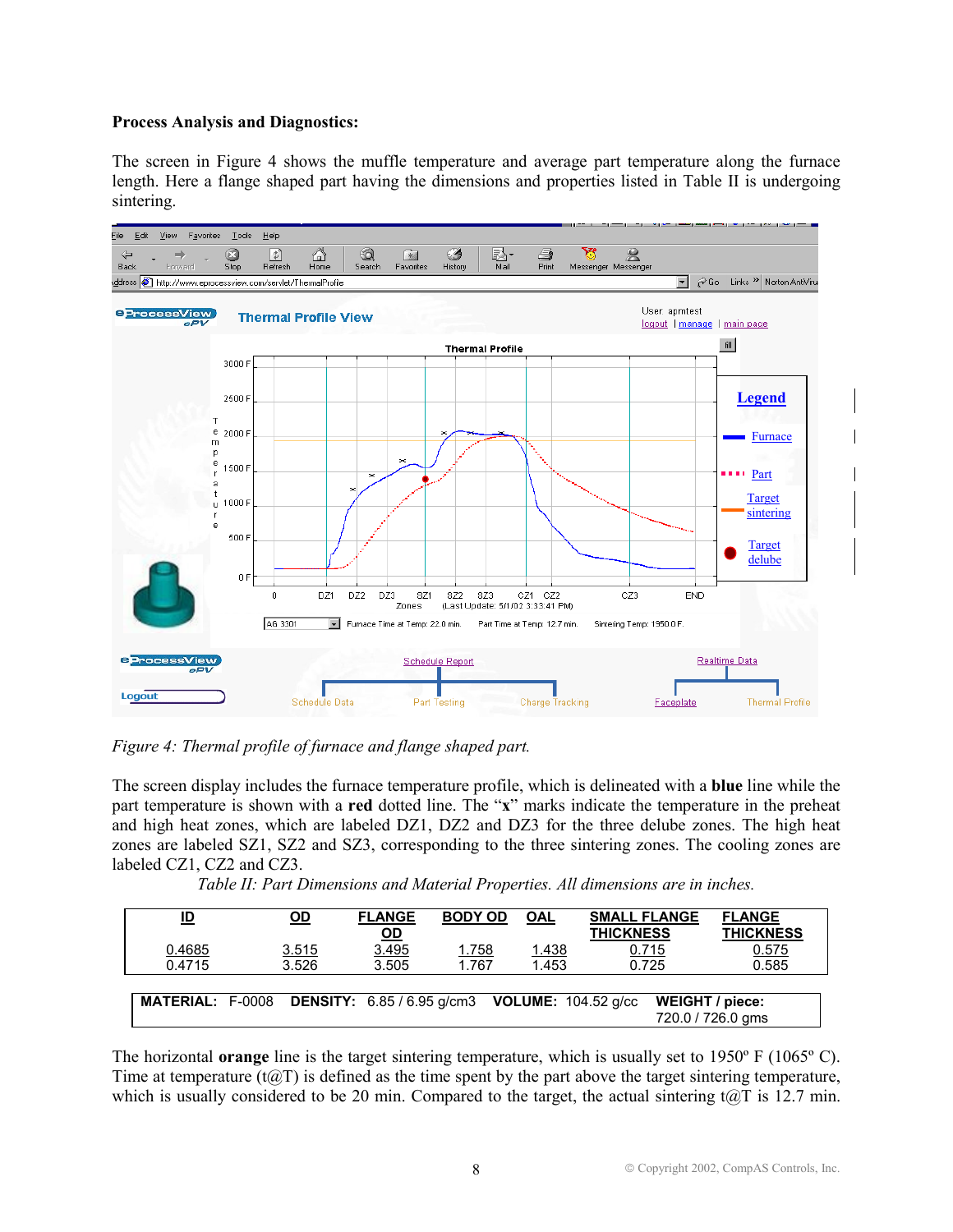The system indicates that parts did not achieve the target t $a$ T of 20 min. This information is critical because parts with different shapes and dimensions will have different values of  $t@T$ . If the target  $t@T$  is not achieved, the system recommends an adjustment in belt speed.

A **red** spot in the center of the screen indicates the target delube temperature of 1400 º F (760º C). The delube process in any sintering application is critical. In Figure 4 the system determines that the part did not attain the recommended delube temperature.

The screen in Figure 5 displays the processing of a different part (dimensions and properties shown in Table III) with the same processing parameters. The system shows that the part has attained a different  $t(\widehat{\omega})$ , due to its shape and dimensions.



*Figure 5: Thermal profile of furnace and a regular bushing-shaped part.* 

This new part attains a t $\omega$ T of 22 min at a belt speed of 6 in/min. Compared to the previous part, this part is smaller with minimal geometrical complexity. This results in parts being over-delubed and oversintered.

*Table 3: Dimensions and material properties of the bushing part***.** *All dimensions are in inches.* 

|                         | Inner diameter                    | <b>Outer diameter</b>       | Overall length |                                     |
|-------------------------|-----------------------------------|-----------------------------|----------------|-------------------------------------|
|                         | 0.510                             | 0.980                       | 0.550          |                                     |
|                         | 0.520                             | 1.020                       | 0.560          |                                     |
|                         |                                   |                             |                |                                     |
| <b>MATERIAL: F-0008</b> | <b>DENSITY:</b> $6.6 / 6.7$ g/cm3 | <b>VOLUME:</b> $5.251$ g/cc |                | <b>WEIGHT / PC: 34.7 / 35.2 gms</b> |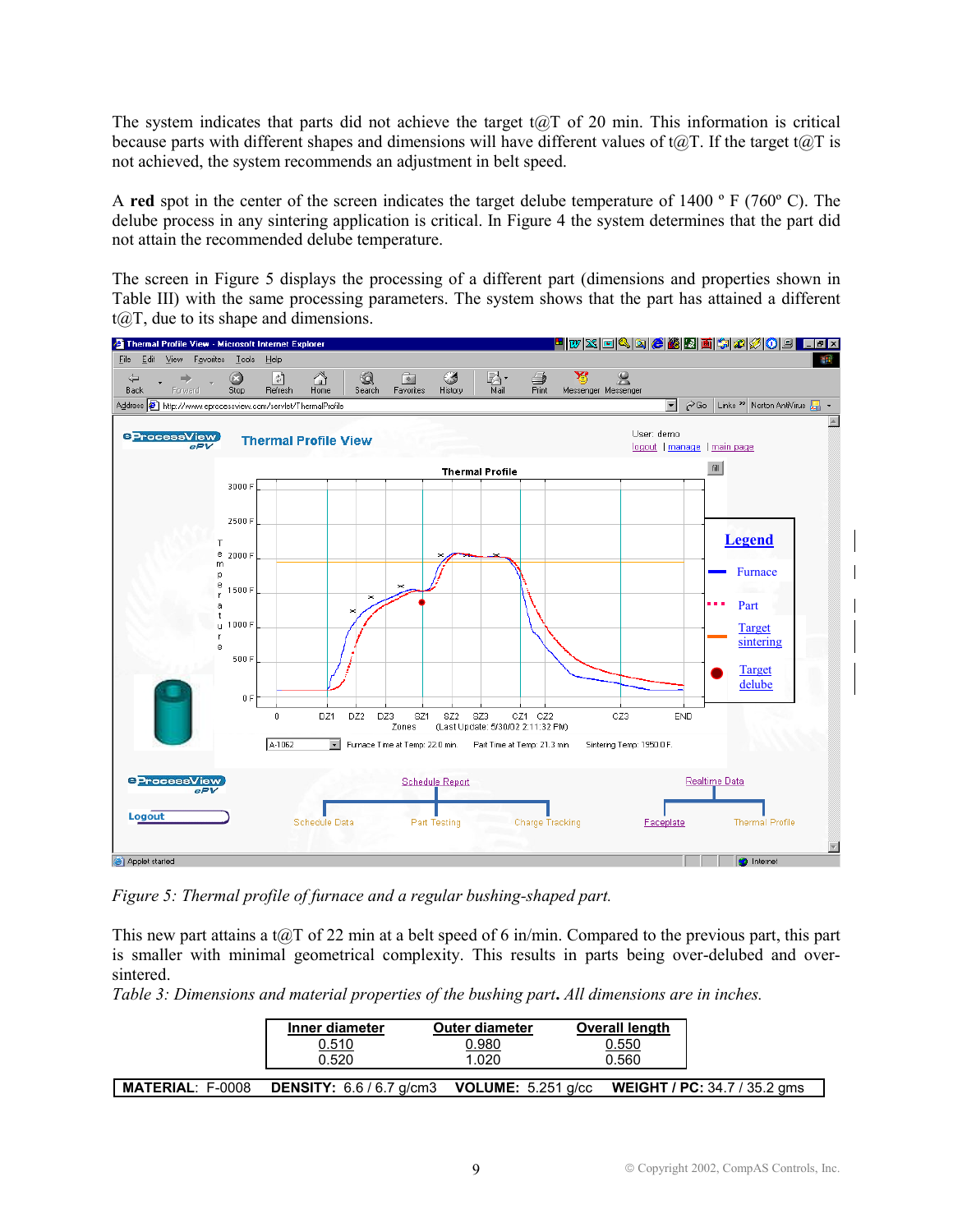### **Process Monitoring and Instrument/Device Diagnostics:**

Figure 6, displays the eProcessView's "Monitoring and Diagnostics" screen. The screen is displayed when users log in securely to the web site, and to their specific furnace-process viewing area. The screen allows the user to view the overall process conditions on a single screen. It also allows the user to view the status of some of the critical instruments and devices.



*Figure 6: "Diagnostics screen' displaying critical process-related corrective recommendations A thermocouple failure warning is displayed.* 

The top section of the screen displays the controller parameters of the six heating zones. They are Setpoint (SP), Process Variable (PV), and Output (OP). The lower-left side of the screen displays the status of all the gas flow meters. The current belt speed is displayed at the bottom center. The process diagnostics are displayed in the lower right hand corner. A flashing red button suggests an irregularity in the equipment. When the warning button is clicked, a message is displayed delineating the zone where the failure occurred, and the nature of the failure.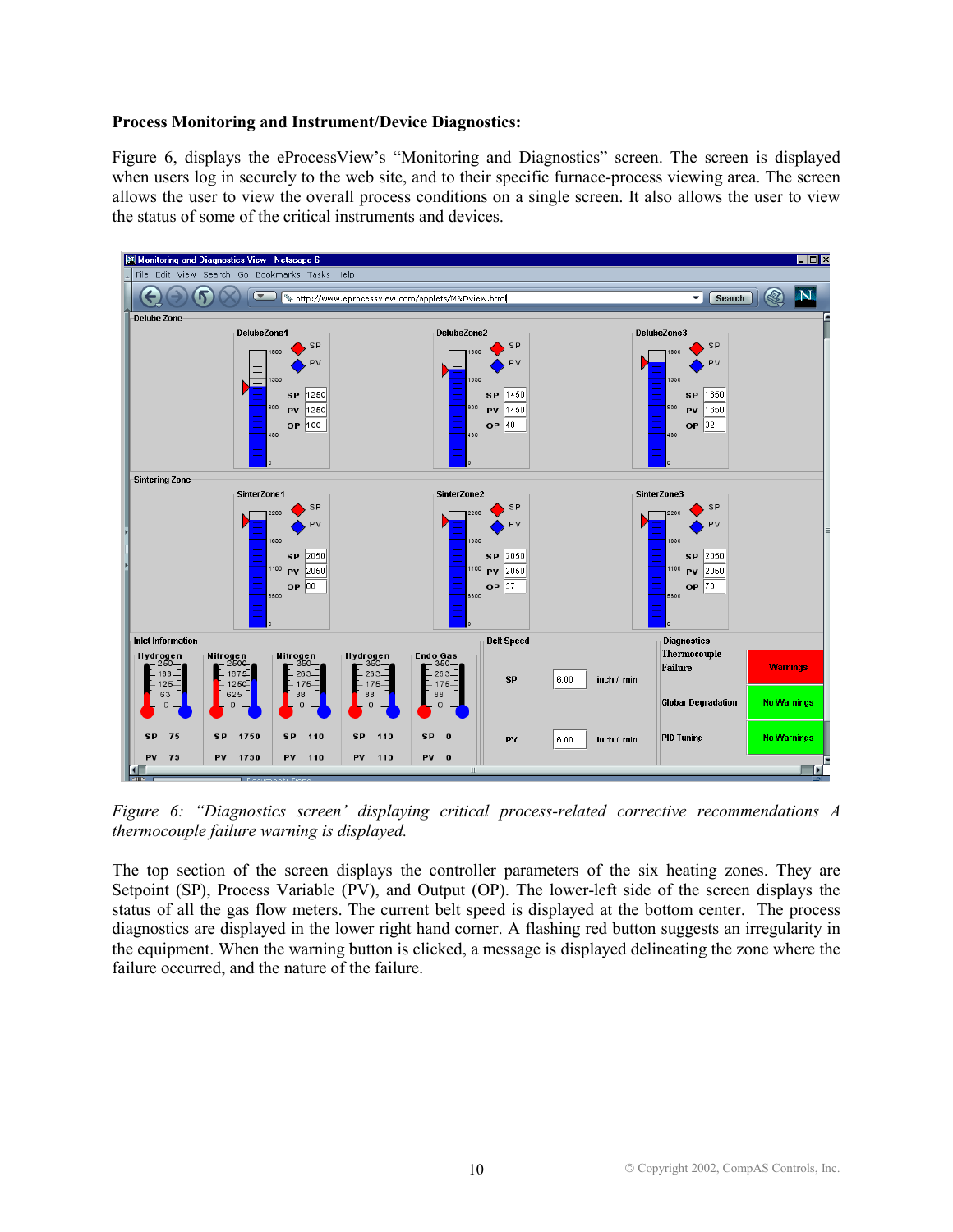# **Thermocouple Failure:**

Thermocouples have a finite life span. Thermocouples in a sintering furnace usually fail every three to six months. It is important to detect the failure since a faulty thermocouple will not allow the controllers to maintain the desired zone temperatures. Figure 8, displays a thermocouple failure warning; this is the part of the screen shown in Figure 6.



*Figure 8: "Diagnostics screen" displaying thermocouple failure*

# *Thermocouple Failure Detection Logic:*

In this case the temperature indicated by the thermocouple drops or rises suddenly, causing a drastic fluctuation shown in Figure 7. The temperature read out in one heat zone is compared against the read outs in its adjacent zones. If the temperature gradient deviates drastically beyond the preset range of operation, the condition is diagnosed as a thermocouple failure.



*Figure 7: Thermocouple failure in sintering zone # 3.*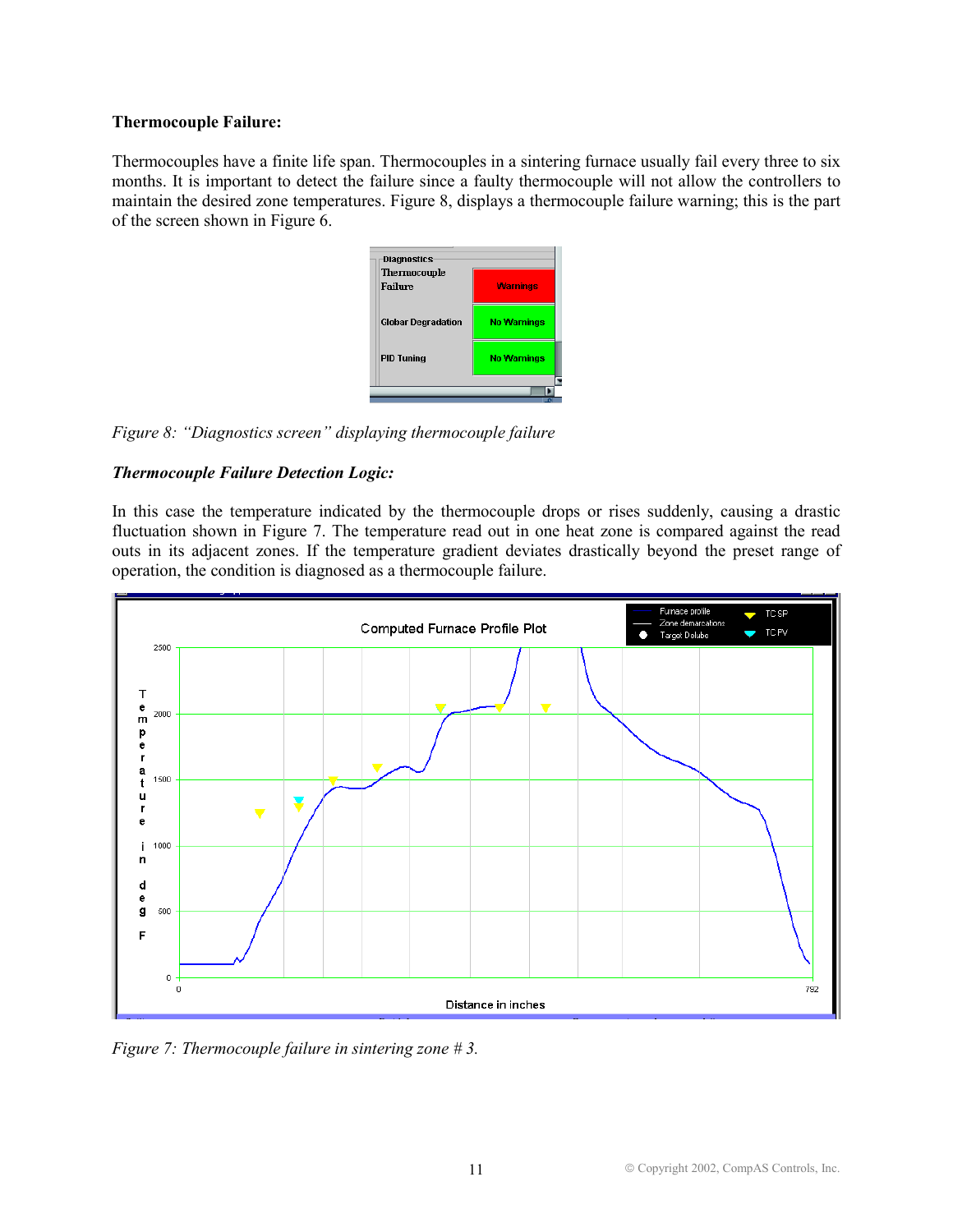## **Globar Degradation:**

Globars degrade with time and this results in drawing of excessive electric power. Moreover, this could lead to a desired temperature not being attained. This condition may result in under-heating of the parts and needs to be detected. Figure 9 displays a globar degradation warning.



*Figure 9: Globar failure*

# *Globar Degradation Detection Logic:*

Figure 10 illustrates the logic of capturing globar degradation. Continuous communication with the temperature controllers gives a real-time reading of the power output in every zone. In this case it is evident that the output has been rising gradually over a period of time, resulting in the drawing of extra current, hence power, to compensate for the degradation.

The diagnosis cited is based on two key assumptions. There is no change in production rate; an increase in belt speed or the weight of the parts in a charge will result in an increase in production rate causing the output to rise beyond normal levels. Where the production function can be explained as: production = belt speed x charge weight (collective weight of all the pieces in a tray/batch).

There is no change in setpoints; an increase in setpoint value for a zone temperature will result in the heating element drawing more current, which could be misinterpreted by the system as a failing heating element. When heating element degradation is detected, a warning sign appears and remains until the condition is rectified.



*Figure 10: Real-time "Trending screen" displaying output rising over a period of time*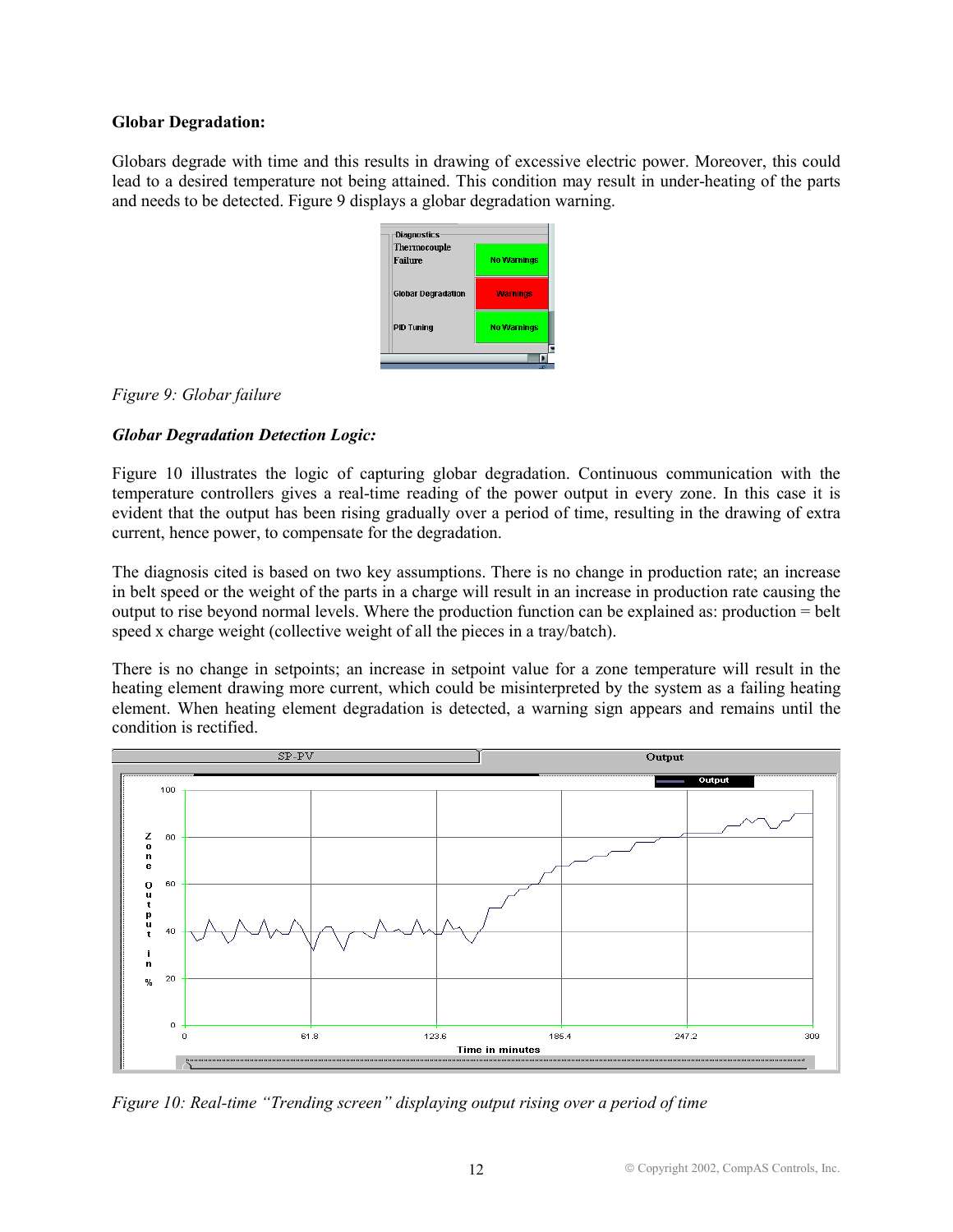# Out of Tune PIDs<sup>2</sup>:

Achieving a steady state condition in each heating zone is essential for energy efficiency and the life of the furnace components. Steady state is attainable by tuning properly the PID settings. PID settings go "out of tune" with time and therefore the detection of this condition is imperative. Figure 11 displays an out-of-tune PID warning.



*Figure 11: PID tuning warning* 

# *PID Tuning Detection Logic:*

An "out-of-tune" PID setting is indicated by fluctuations in the zone temperature. Figure 12 illustrates an "out-of-tune" PID condition.



*Figure 12: Real-time 'Trending screen" displaying setpoint and process variable deviation* 

In Figure 12, the red line indicates the setpoint (SP) for preheat Zone1, which is set at 1250° F (676° C). The blue line indicates the process variable (PV), which fluctuates from 1247° F (675° C) through 1263°  $F(683^{\circ} C)$ .

The "out-of-tune" condition of PID is also evident in the output trending screen, as shown in Figure 13. In this case, the controller for the zone fluctuates beyond the acceptable window of 30%. An algorithm captures this situation, thus alerting the system with a warning displaying "out-of-tune" PID settings.

 $\overline{a}$ 

 $2$  PID = Proportional Integral and Derivative.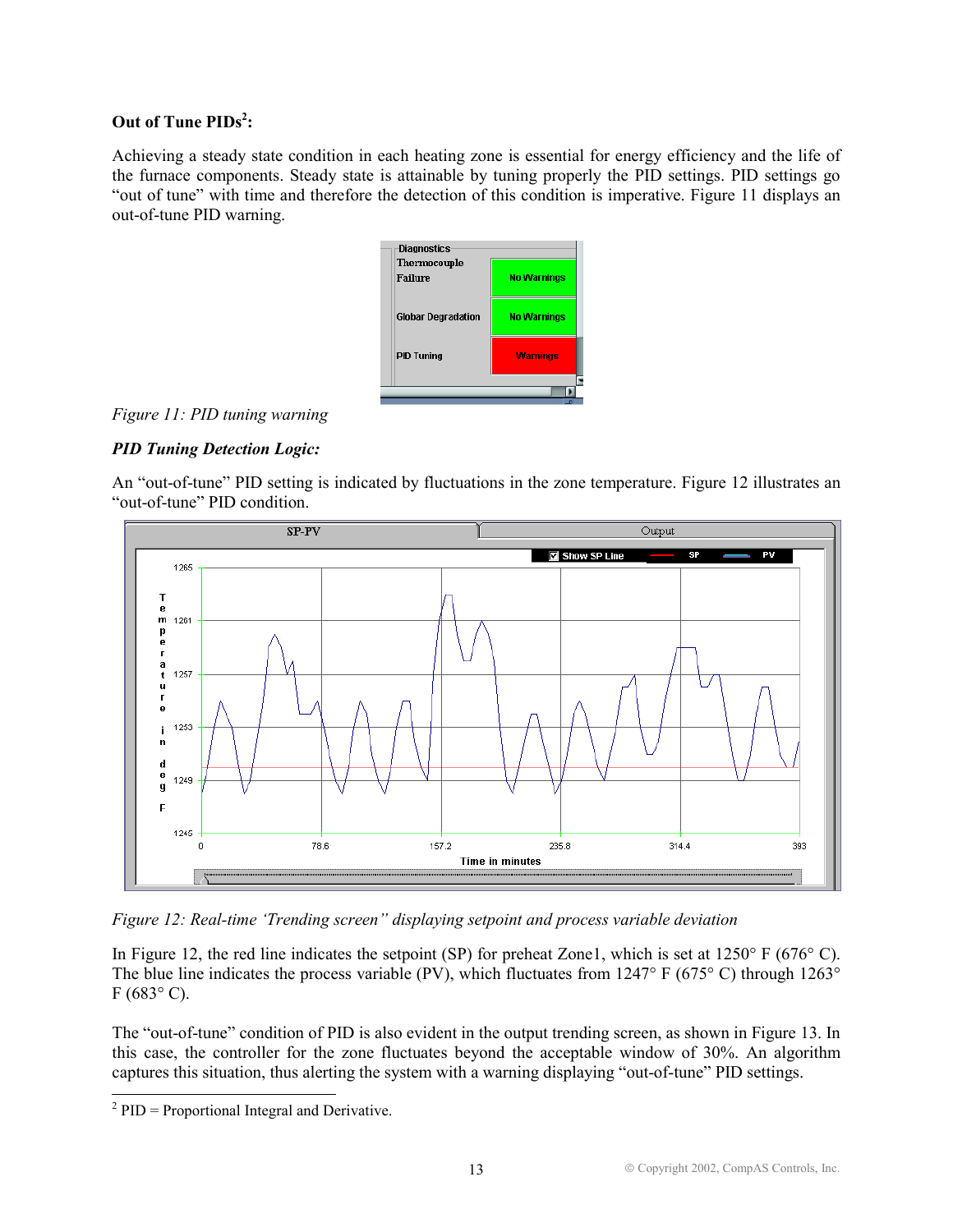

*Figure 13: Real-time "Trending screen" displaying output deviation per zone*

Figure 14 displays a real-time trend of the output readings after the PID parameters have been tuned. It is evident that the deviation bandwidth has been reduced and this results in more efficient firing of the globars. These actions also led to a reduced deviation of PV from the SP in the zone.



*Figure 14: Post tuning "Real-time Trending screen" displaying setpoint and process variable deviation.*